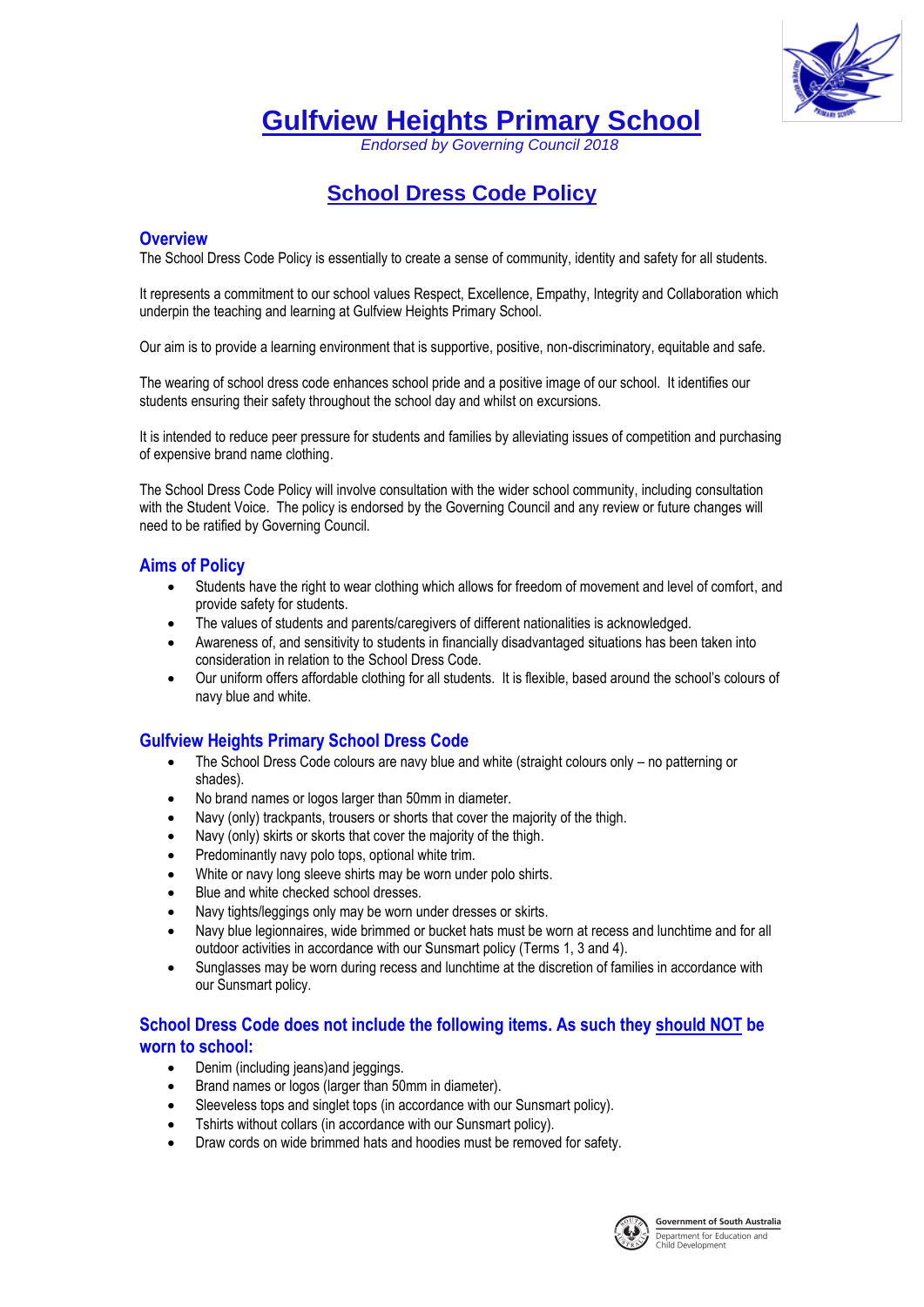#### **Footwear must be appropriate for all school activities**

Enclosed lace up shoes or sturdy school sandals must be suitable for daily outdoor activities e.g. sneakers /sports shoes.

No thongs or thong style sandals, except on medical grounds accompanied by a written note to class teacher from parent/caregiver.

No high heels, platform shoes, boots or ballet shoes.

No artificial hair colours e.g. pink, blue green or excessive hair adornments which impact hat wearing. Studs, sleepers or small discreet earrings only.

For safety reasons, other visible body piercings are not permitted.

No excessive jewellery for safety and security reasons.

#### **Sports Clothing**

Students representing our school at sporting carnivals and SAPSASA activities are encouraged to wear our SAPSASA sports jackets and school team uniform where necessary e.g. soccer/football guernsey, netball bibs etc.

#### **Casual Days**

Termly casual days are held to support community fundraising activities. Students are expected to wear casual clothing in accordance with our Sunsmart policy and safety requirements allowing them to fully participate in the daily educational activities e.g. enclosed sports shoes, no sleeveless tops/dresses.

#### **Outdoor Wear/Excursions**

Navy blue parkas, jackets and appropriate rainwear are acceptable for outside wear at recess and lunchtime only (no brand names or logos larger than 50mm).

If attending a school excursion, all students are expected to wear approved school uniform. Students arriving at school without the approved uniform will be expected to wear items of clean clothing provided by the school or remain at school and not participate in the excursion.

#### **Purchasing School Dress Code Items**

Some School Dress Code items may be purchased through the front office. Polo shirts, jackets, polar fleece jumpers and hats are available for immediate purchase (when in stock) and via our uniform order process. These items are of good quality and reasonably priced. Please see the front office for a copy of our uniform price list/order form.

Parents may choose to purchase generic brand polo shirts, jumpers etc from department stores. Iron on school logos are available for purchase from the front office if required.

#### **Senior Year 7 Students**

Each year the senior students have an opportunity to purchase Year 7 tops/jackets which are personalised and list the names of all graduating students in that year. The year 7 class teacher will negotiate with students and the Principal on the annual design which will adhere to our school dress code and colours.

#### **Responsibility**

Parents: All parents will receive a copy of this policy and it will be included in the enrolment package. Parents will be expected to supply a suitable hat and clothing for the child's use in school activities. Issues of financial hardship may be discussed with the Principal.

Governing Council: Governing Council supports and endorses this policy as a formal school policy.

Student Voice: Student Voice representatives with appropriate training will conduct uniform checks in classrooms and students wearing non-compliant items will have a note sent home.

Leadership Staff: Will support the dress code and will take appropriate action in relation to any wilful and persistent breach of the Dress Code. Leadership Staff will identify students not wearing appropriate clothing and